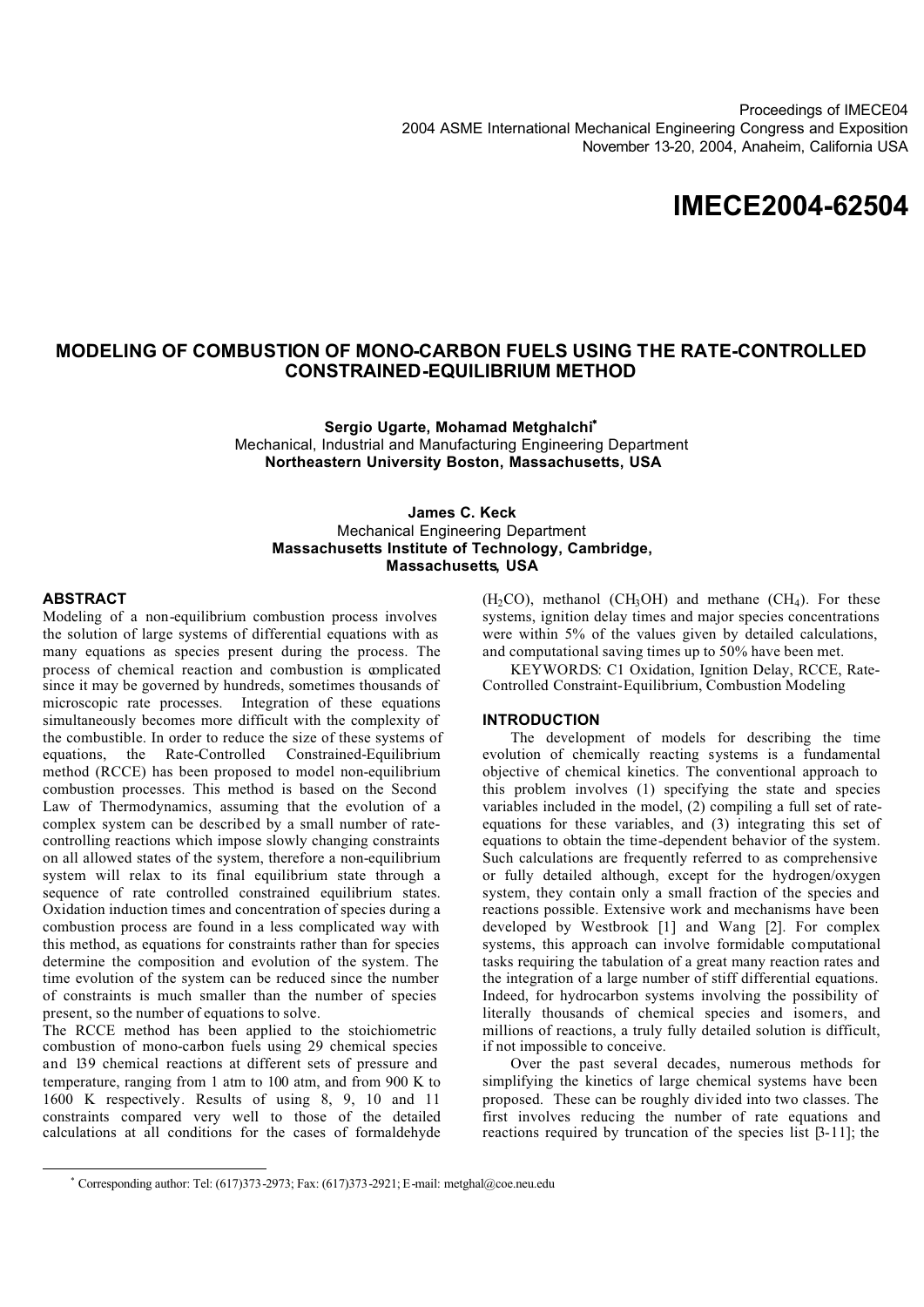second involves the use of various mathematical approximations to simplify the system by converting differential equations to algebraic equations without reducing the number of species [12-15]. The methods in the first class increase the speed of the calculations but reduce the level of detail of the results. The methods in the second class maintain a reasonable level of detail but it is not clear that the speed or calculations increases. Important advances in model reduction, and in the accuracy of the results has been more recently made with the method of low-dimensional manifolds (ILDM) [16-19] proposed by Maas and Pope and also with the method of computational singular perturbation (CSP), proposed by Lam [20-21]

Here, we investigate an alternative approach, the Rate-Controlled Constrained-Equilibrium (RCCE) method, originally proposed by Keck and Gillespie [22] and later developed by Keck and co-workers [23-31]. The method is based on the maximum-entropy principle of thermodynamics and involves the fundamental assumption that slow reactions in a complex reacting system impose constraints on its composition, which retard its relaxation to chemical equilibrium, while the fast reactions equilibrate the system subject to the constraints imposed by the slow reactions. Consequently, the system relaxes to chemical equilibrium through a sequence of constrained-equilibrium states at a rate controlled by the slowly changing constraints. Systems solved with RCCE always evolve to the right equilibrium state and concentrations for all species are calculated.

A major advantage of the RCCE method is that it is unnecessary to start with a complete reaction model that must then be simplified by various approximations. Instead, one starts with a small number of constraints to which more can be added to improve the accuracy of the calculations if desired. In the limit where the number of constraints equals the number of species specified for a system, the method reduces to an exact calculation. However, as with all thermodynamic systems, the number of constraints necessary to describe the state of the system within measurable accuracy is in general very much smaller than the number of species in the system. In addition, reactions that do not change any constraint do not affect the evolution of the system. Thus, only the rates of slow reactions which change the constraints are required and these are the ones most likely to be known.

In previous studies, the RCCE method has been applied to stoichiometric mixtures [29-31]. In this paper we will discuss the rational for the formulation of this model, starting with the non dynamic methods of equilibrium calculations using Lagrange multipliers, then constrained-equilibrium calculations and finally the non-equilibrium dynamic method of RCCE. The results for the case of the formaldehyde/oxygen mixture will be presented as well.

# Modeling a Chemical Reaction Process

Two techniques, Lagrange multipliers and constrainedequilibrium (CE), to calculate final equilibrium using constraints is discussed previous to the dynamic method of RCCE. The Lagrange multipliers method uses only the elemental constraints that reflect the conservation of elements. The CE method uses also the elemental constraints and

additional constraints that are imposed to better define the system subject to extremely slow rate controlling reactions. Finally, time evolution through the constrained shifting equilibrium is included in order to completely describe the processes. This last technique is the so called Rate-Controlled Constrained-Equilibrium (RCCE)

### *a)Equilibrium Calculation Using Lagrange Multipliers*

This method for chemical equilibrium provides a superior means for solution of complicated problems and it is used by the NASA and STANJAN programs. Its implementation in the interactive program STANJAN has been well described by W.C. Reynolds [25].

Equilibrium is calculated by minimizing the Gibbs energy function subject to elemental constraints of the form:

$$
C_i = \sum_{j=1}^{n_s} a_{ij} N_j
$$
 (1)

Where  $N_i$  is the number of moles of the jth element in the system,  $a_{ii}$  is the number of atoms of the ith element in the jth species, ns is the number of different species and  $C_i$  is the elemental constraint i.

These elemental constraints are the sum of each independent atom present in the system, and due to mass conservation, these constraints are always constant.

The method relates the mol fractions of each species to quantities called element potentials  $\gamma_i$  (Lagrange Multipliers of the constraints). There is one element potential for each constraint in the system, and these element potentials, plus the total number of mols in each phase, are the only variables that must be adjusted for the solution. In large problems this is a much smaller number than the number of species, and hence far fewer variables need to be adjusted.

Concentration composition subject to constraints is:

$$
\frac{N_j}{V} = \left(\frac{1}{RT}\right) \exp\left(-\mu_j^0 - \sum_n a_{ij} \gamma_i\right) \tag{2}
$$

*N*

The model assumes that the gas phase is a mixture of ideal gases and that condensed phases are ideal solutions.

### *b) Constrained-Equilibrium Calculation (CE)*

Constraints in addition to the elemental ones can be imposed to any system. These are called generalized constraints.

These additional constraints are of the same for as (2) and they are imposed to better define the system subject to extremely slow rate controlling reactions. The GNASA and GSTANJAN codes [28], Generalized NASA and Generalized STANJAN respectively, have been developed by our Research group to use this technique to find the constrained equilibrium composition of complex systems . For systems which include a large number of species, the number of constraints is much smaller than the number of species, therefore solving for the constraint potentials is much easier than solving for the species concentrations using the method of equilibrium constants. The primary difference between GNASA and GSTANJAN is in the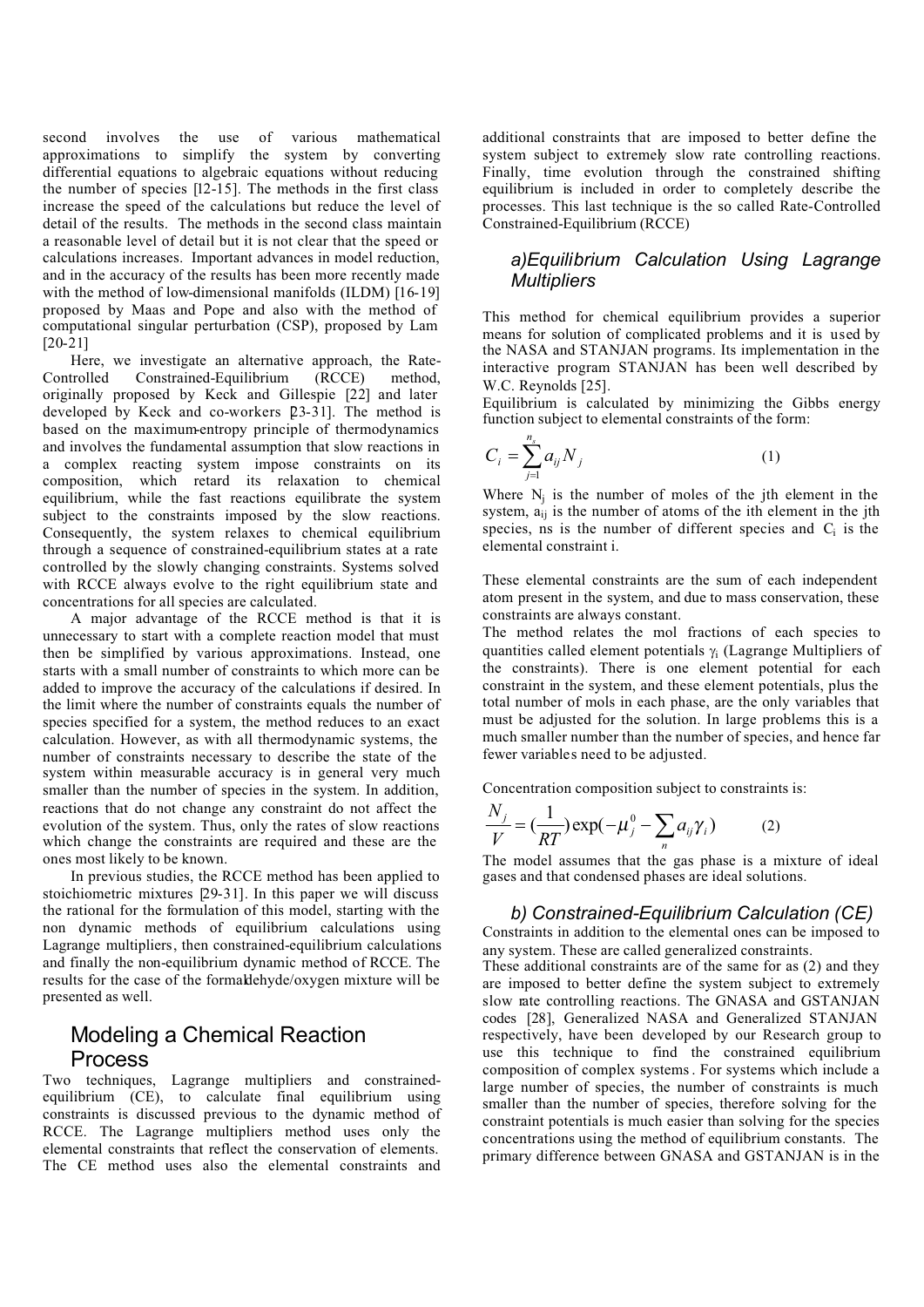techniques used to solve these equations and the manner in which the calculations are initialized.

Two examples of constraints imposed by chemical reactions in gas-phase systems are the total moles of mixture (M) which is controlled by slow three-body association and dissociation reactions and the free valence (FV), number of unpaired electrons, which is controlled by slow branching and termination reactions. These additional constraints are required for dynamic calculations as we will see in the RCCE method as well.

### *c) Rate-Controlled Constrained-Equilibrium (RCCE)*

For the systems of interest in combustion, the number of species is of order  $10^2$  and the number of reactions is of order  $10<sup>4</sup>$ . Thus the tabulation of reaction rate constants and the integration of rate equations using the detailed kinetics method are difficult tasks and usually they involve a significant time of computation. In addition, accurate rate constants are known only for a small fraction of the possible reactions. The RCCE method requires only solving the rate equations for a few constraints to predict the time evolution of all species and to guarantee the right final equilibrium state.

This method is based on the assumption that complex chemical systems evolve through a sequence of quasiequilibrium states determined by the instantaneous values of internal constraints on the system's composition. These constraints, as in the case of the Constrained-Equilibrium method, are imposed by slow rate-limiting reactions. The technique involves direct integration of either the rate equations for the constraints or the rate equations for the constraint potentials (Lagrange multipliers conjugate to the constraints).

#### **Rate-equations for Constraints**

From detailed kinetics theory we must remember that the rate of change of moles of any species is given by:

$$
\dot{N}_j = V \sum_{k=1}^{m} V_{jk} r_k \qquad j=1,...ns \qquad (3)
$$

The constraints imposed on the system by the reactions have been assumed to be a linear combination of the mole number of the species present in the system. In the present work, as well as most previous applications of RCCE method [27-31], the constraints for a system of *nc* constraints and *ns* species, they can be written in matrix notation as:

$$
\mathbf{C} = \mathbf{A}\mathbf{N} = \mathbf{A}_{11}\mathbf{N}_1 + \mathbf{A}_{12}\mathbf{N}_2 \tag{4}
$$

where **C** is the constraint vector, **N** is the species vector, **A** is the constraint matrix,  $A_{11}$  is a square matrix relating  $C$  to the major species vector  $N_1$ , and  $A_{12}$  is the remaining part of matrix **A** relating **C** with the rest of species. Differentiating equation (4) and gives the rate-equation for the constraints

$$
\dot{\mathbf{C}} = \mathbf{BR} \tag{5}
$$

where matrix **B** contains the change of constraints due to each reaction, and matrix **R** contains the net reaction rates, therefore **B** can be expressed as

$$
\mathbf{B} = \mathbf{A}\mathbf{v} \tag{6}
$$

where  $v$  is the matrix of stoichiometric coefficients.

The elements of **B** then can be written as:

$$
b_{ik} = \sum_{j=1}^{ns} a_{ij} v_{jk}
$$
 (7)

then,  $b_{ik}$  is the change of constraint *i* due to the reaction *k*. Since elements are conserved the corresponding  $b_{ik} = 0$ . This reduces the number of rate-equations to be integrated by *ne,*  where *ne* is the number of elemental constraints.

Given the initial conditions the *nc-ne* rate-equations (5) for the constraints can be integrated in stepwise fashion. At each step, the constrained-equilibrium composition

$$
N_j(t) = N_j(V(t), T(t), C_1, \dots, C_{ne}, C_{ne+1}(t), \dots, C_{ne}(t))
$$
 (8)

must be evaluated using a generalized equilibrium code such as GNASA or GSTANJAN [28,35].

#### **Rate-equations for Constraint-Potentials**

An alternative and more time efficient method is to solve the equations for the conjugate to the constraints, or constraint potentials. The constrained-equilibrium composition of a system found by maximizing the entropy or by minimizing the free energy subject to a set of constraints using the LaGrange multipliers method is

$$
N_{j} = (V/\widetilde{R}T) \exp(-\mu_{j}^{0} - \sum_{i=1}^{nc} a_{ij} \gamma_{i}) \quad j=1,...ns \quad (9)
$$

where  $\mu_j^0 = (h_j^0 - Ts_j^0)/RT$  is the standard Gibbs free energy for species *j* divided by *RT* and γ*i* is the constraint potential (LaGrange multiplier) conjugate to the constraint *i*. Differentiating equation (9) with respect to time, and substituting the result into equation (5) leads to the implicit rate-equation for the constraint-potentials .

$$
\dot{C}_i = C_{ik} \dot{V} / V + C_{i\tau} \dot{T} / T - \sum_{n=1}^{nc} C_{in} \dot{\gamma}_n \qquad i = 1, \dots nc \qquad (10)
$$

where,

$$
C_{in} = \sum_{j=1}^{ns} a_{ij} a_{nj} N_j
$$
 (11a)

$$
C_{iV} = \sum_{j=1}^{nS} a_{ij} N_j
$$
 (11b)

$$
C_{i} = \sum_{j=1}^{n} a_{ij} \frac{e_j}{RT} N_j
$$
 (11c)

Equation (10) can be written in matrix form as:

$$
\mathbf{\mu} = \ln \mathbf{P} + \mathbf{\mu}^0 = -\mathbf{A}^T \mathbf{\gamma}
$$
 (12)

where  $A<sup>T</sup>$  is the transpose of A.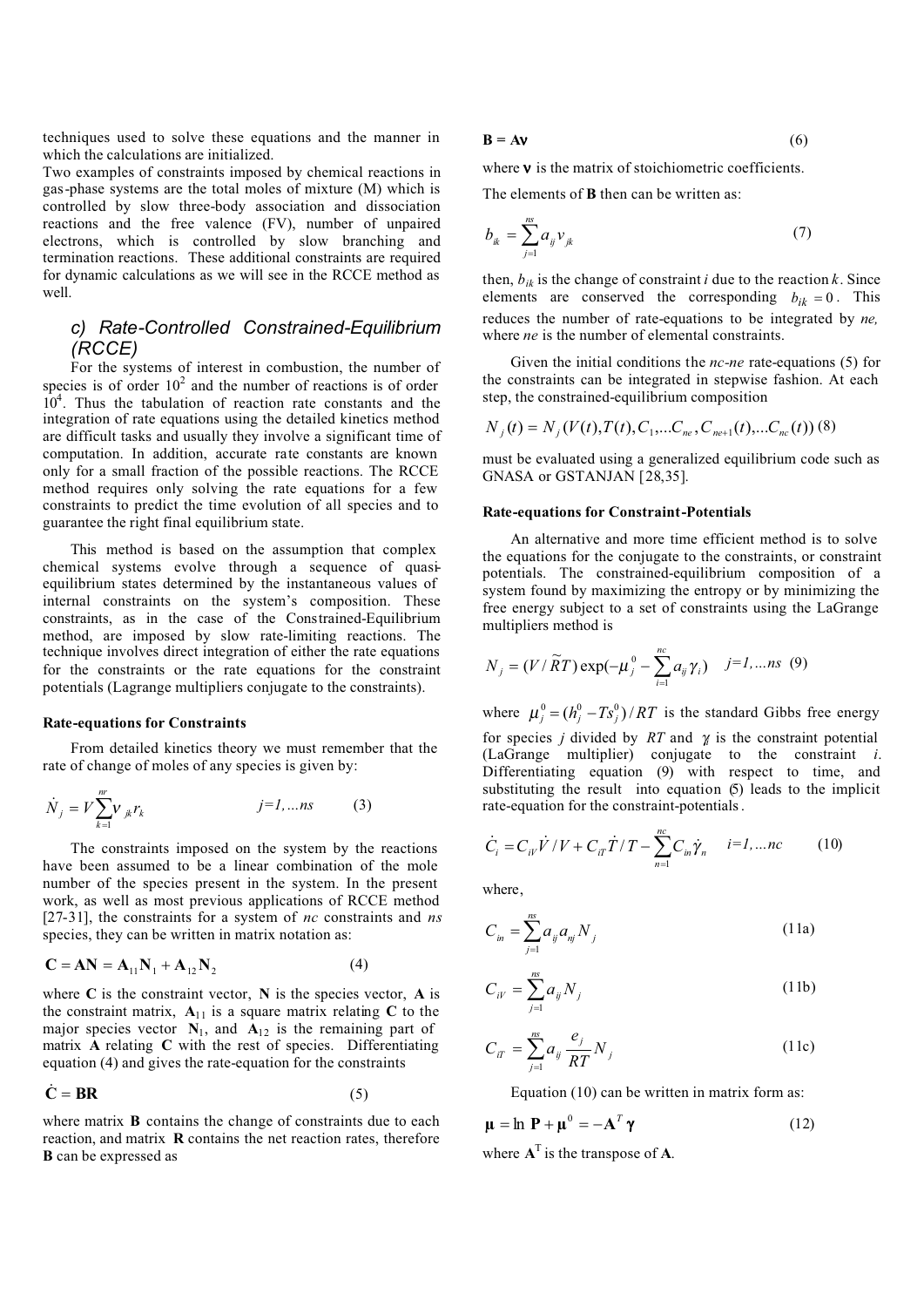Assuming  $A_{11}$  is non-singular, i.e. its determinant is nonzero, and that  $A_{12}N_2$  in Eq. (4) can be neglected, equation (12) can be inverted to give

$$
\gamma_1 = -(\mathbf{A}_{11}^T)^{-1}\mathbf{\mu}_1 = -(\mathbf{A}_{11}^T)^{-1}(\ln \mathbf{P}_1 + \mathbf{\mu}_1^0) \tag{13}
$$

where the subscript 1 denotes initial values.

The solution of equation (13) is simplified and the calculations proceed more smoothly if the  $A_{11}$  matrix is diagonalized. This can be accomplished by a transformation of the constraint vector. Multiplying equation (4) by  $A_{11}^{-1}$  gives

$$
\widetilde{C} = A_{11}^{-1}C = A_{11}^{-1}AN = I_{11}N_1 + A_{11}^{-1}A_{12}N_2 = \widetilde{A}N \qquad (14)
$$

and equation (12) becomes

$$
\mathbf{\mu} = \ln \mathbf{P} + \mathbf{\mu}^0 = -\widetilde{\mathbf{A}}^T \mathbf{\Gamma} = -(\mathbf{A}_{11}^{-1} \mathbf{A})^T \mathbf{\Gamma}
$$
 (15)

 $\widetilde{\mathbf{C}} = \mathbf{A}_{11}^{-1} \mathbf{C}$  $\widetilde{\mathbf{C}} = \mathbf{A}_{11}^{-1} \mathbf{C}$  and  $\mathbf{\Gamma}$  are the transformed constraint and constraint-potential vectors,  $I_{11}$  is the unit matrix, and  $\widetilde{A} = I_{11} + (A_{11}^{-1}A_{12}) \widetilde{A}$  is the transformed constraint matrix. The relation between  $\gamma$  and  $\Gamma$  found by equating equations (12) and (15) is

$$
\mathbf{\Gamma} = \left(\mathbf{A}_{11}\right)^T \mathbf{\gamma} \tag{16}
$$

and the initial value of  $\Gamma$  obtained from equation (13) is

$$
\boldsymbol{\Gamma}_1 = -\boldsymbol{\mu}_1 = -(\ln \mathbf{P}_1 + \boldsymbol{\mu}_1^0) \tag{17}
$$

The transformed reaction rate matrix is

$$
\widetilde{\mathbf{B}} = \widetilde{\mathbf{A}} \mathbf{v} = \mathbf{A}_{11}^{-1} \mathbf{B}
$$
 (18)

In cases where state variables other than *T* and *V* are used, additional equations for these are required. For example, if the energy

$$
E = \sum_{j=1}^{ns} e_j N_j \tag{19}
$$

is used to replace *T*, differentiating equation (19) provides the equation

$$
\dot{E} = C_{\nu}\dot{T} - V\sum_{k}^{m}E_{k}r_{k}
$$
 (20)

where,

$$
C_{\nu} = \sum_{j=1}^{ns} c_{\nu j} N_j \tag{21a}
$$

$$
E_k = \sum_{j=1}^{ns} (h_j - RT) v_{jk}
$$
 (21b)

and  $c_{vi} = \partial e_i / \partial T$  is the constant volume specific heat for species *j*, and  $h_i = e_i + RT$  is the enthalpy of species *j* at temperature *T*. Note that only reactions which change constraints contribute to the sum in equation  $(20)$  since all

others which are in equilibrium and  $r_k$  is zero for these. Combining equations (10) and (20) then gives,

$$
\sum_{n}^{nc} C_{in} \dot{\gamma}_n = C_{iV} \dot{V} / V + C_{iT} (E - V \sum E_k r_k) / C_v T - \dot{C}_i \quad i = 1, ... nc
$$
\n(22)

Given  $E(t)$  and  $V(t)$  and initial values for  $\gamma$ , the energy equations (20) and the implicit equations (22) for the  $\gamma$ 's can be integrated with respect to time using integration routines such as DASSL or LSODI to obtain the constraint-potentials. These can then be used in equation (9) to obtain the composition as function of time. The number of unknowns is reduced from the number of species *ns* included in the detailed calculations to the number of constraints *nc* used in the RCCE calculations*.* In addition, the rate-constants for those reactions which do not change any of the constraints are not needed.

#### **Selection of Constraints**

The selection of appropriate constraints is the key to the successful application of the RCCE method. Among the general requirements for the constraints are that they (1) be linearly independent combinations of the species mole numbers, (2) include the elements, (3) determine the energy and entropy of the system within experimental accuracy, and (4) hold the system in the specified initial state. In addition, they should reflect whatever information is available about rate-limiting reactions controlling the time evolution of the system.

In the temperature range important for chemical reactions, extremely slow nuclear reactions imply strict conservation of the elements on any observable time scale. Among the ratelimiting reaction of interest for chemical kinetics are:

- (1) Initiation reactions which hold the system in the specified initial state
- (2) Dissociation/recombination reactions which determine the total number of particles
- (3) Ionization reactions which determine the charge density in a system
- (4) Branching reactions which control the total free valence of the radicals
- (5) O-O bond breaking reactions which control the "fixed oxygen"
- (6) Reactions that change fuel radical
- (7) Carbon dioxide forming reactions
- (8) Reactions which form cyclic molecules.

In this work, three fixed elemental constraints: elemental carbon (EC), elemental oxygen (EO) and elemental hydrogen (EH) and from one to nine variable constraints: total number of moles (M), moles of free oxygen (FO), moles of free valence (FV), moles of fuel (FU), and moles of its radical (FR), moles of CO<sub>2</sub> (CO2) and moles of HO<sub>2</sub> (HO2). Other constraints used has been moles of alkanes (ALK), and moles of CH3OO (CH3OO)

It should be noted that if only the elements are used as constraints, the RCCE method is identical independent constraints equals the number of species in a system the RCCE method is equivalent to a detailed calculation. This advantage of reducing significantly the number of equations by using the RCCE method is what makes it such a promising area for research.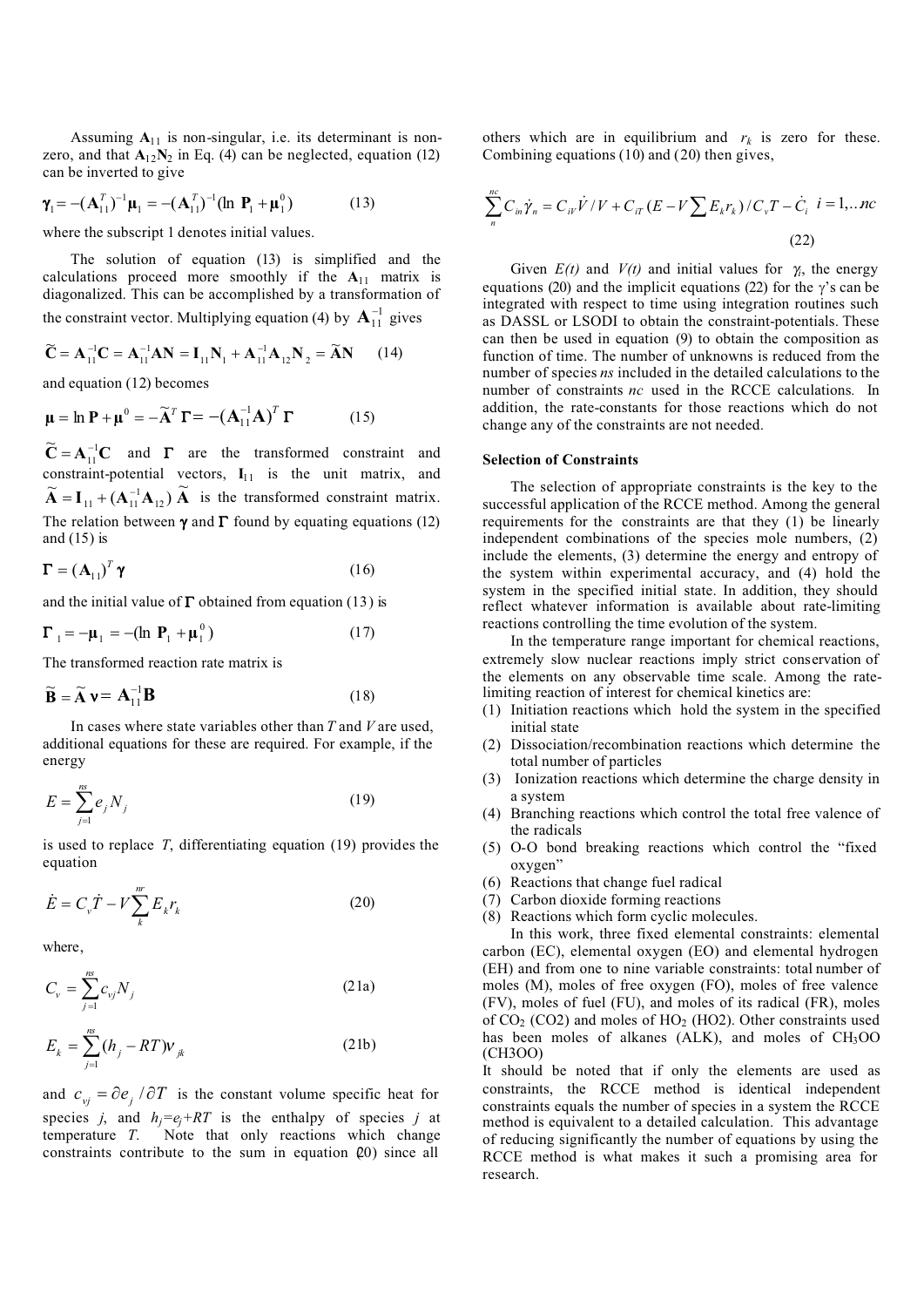## Calculations for C1 systems

Illustrative calculations were carried out for premixed stoichiometric mixtures of C1-oxygen at constant energy in a constant volume chamber for initial pressures ranging from 1 atm to 100 atm and initial temperatures ranging from 900 K to 1600 K using 4 to 12 constraints. For comparison, corresponding rate-equations in a detailed model which includes 29 species and 139 reactions (20 species and 102 reactions in the GRI-Mech 3.0 model [36] along with other 9 species and 38 additional reactions  $\overline{87-391}$  were integrated using DASSL [34] to obtain exact solutions.

#### **Formaldehyde-Oxygen System**

The system was very well modeled with only 8 constraints. The constraints in the order that they were introduced in the RCCE calculations are defined in Table 1 which forms the constraint matrix A. The sub-determinant column shows the determinant of each sub square matrix A11. It can be seen that each of them is nonsingular which is a prerequisite described in the section of initial conditions for the calculation of initial constraint potentials. Only the reactions that change the constraints are used, all others are not needed and equilibrium composition is reached without them.

|  |  |  | Table 1: Aij Matrix for the Formaldehyde-Oxygen mixture |  |
|--|--|--|---------------------------------------------------------|--|
|  |  |  |                                                         |  |

|                          |                   |   | <b>Species</b> |   |                       |   |   |         |     |         |    |          |    |     |                     |             |         |          |        |              |             |        |    |    |    |          |              |    |    |                 |
|--------------------------|-------------------|---|----------------|---|-----------------------|---|---|---------|-----|---------|----|----------|----|-----|---------------------|-------------|---------|----------|--------|--------------|-------------|--------|----|----|----|----------|--------------|----|----|-----------------|
|                          |                   |   | 2              |   | 4                     | 5 | 6 |         | 8   | 9       | 10 |          | 12 | 13  |                     | 15          | 16      | 17       | 18     | 19           | 20          | 21     | 22 | 23 | 24 | 25       | 26           | 27 | 28 | -29             |
| N°                       | <b>Constraint</b> | ី | 2<br>⌒         | N | $\sim$<br>o<br>$\sim$ | ី | ႙ | O<br>Š, | ပ္ပ | $\circ$ | ≏ု | 7        |    | OSH | ਨ<br>$\overline{6}$ | <b>OCHO</b> | $\circ$ |          | ∩<br>Ō | SНО          | O<br>ŏ<br>O | O<br>8 | 空  | 오  | 工  |          | Ě            | ္ဘ | 0  | H2OOH<br>$\sim$ |
|                          | ЕC                |   |                |   |                       |   |   |         |     |         |    |          |    |     |                     |             |         |          |        |              |             |        |    |    |    |          |              |    |    |                 |
| 2                        | EO                | ◠ |                |   | າ                     |   |   |         |     |         |    |          |    |     |                     | ົ           |         |          |        | ◠            | ঽ           | 3      |    |    |    |          |              |    | 3  | $\mathcal{P}$   |
| 3                        | ΕH                |   |                | ≘ | າ                     |   |   | າ       |     |         | ঽ  |          |    |     |                     | ົ           |         |          |        |              |             |        |    | ◠  |    |          | З            | 3  | ົ  | -3              |
| 4                        | м                 |   |                |   |                       |   |   |         |     |         |    |          |    |     |                     |             |         |          |        |              |             |        |    |    |    |          |              |    |    |                 |
| 5                        | <b>FV</b>         |   |                |   |                       |   |   |         |     |         |    | n        |    |     |                     |             |         | 2        |        |              |             |        |    | C  | 3  | 4        |              |    |    |                 |
| 6                        | FO.               | ◠ |                |   | 0                     |   |   |         |     |         |    |          |    |     |                     | C           |         |          | r      | ◠            |             |        |    |    |    |          |              |    |    |                 |
| $\overline{\phantom{a}}$ | FU                |   |                |   |                       |   |   |         |     |         |    | n        |    |     |                     |             |         |          |        |              |             |        |    |    |    |          |              |    |    |                 |
| 8                        | FR                |   |                | 0 | 0                     |   | 0 | 0       |     |         |    | $\Omega$ |    |     |                     |             |         | $\Omega$ |        | <sup>n</sup> |             |        |    | U  | 0  | $\Omega$ | <sup>n</sup> | U  |    |                 |

Calculations for a broad range of pressures and temperatures have been performed. Figure 1 shows ignitions times  $(\tau)$  at different pressures and temperatures. In all cases, RCCE calculations compare very well to detail calculations



**Figure 1 Ignition Delay Times (**τ**) at different Temperatures and Pressures for Formaldehyde -Oxygen Mixture Using Detailed Kinetics and 8 Constr aints**

Figure 2 shows the ignition delay for the case of 900 K and 100 atm of pressure; it can be seen that the ignition delay times agree within 0.5 % all calculations. Eight is the minimum

number of constraints required to give very good agreement between ignition delay times at both high and low temperatures. Adding more constraints continuously improve the results for the time evolution of the minor species. Figure 3 shows the mole fraction evolution of CO2, O2, CO and H2CO for the same case, and Figure 4 shows the mole fraction evolution of H2O, HO2, H and HCO.



**Figure 2 Temperature and Pressure Evolution for Formaldehyde-Oxygen Mixture at 900 K and 100 atm Using Detailed Kinetics and 8 Constraints**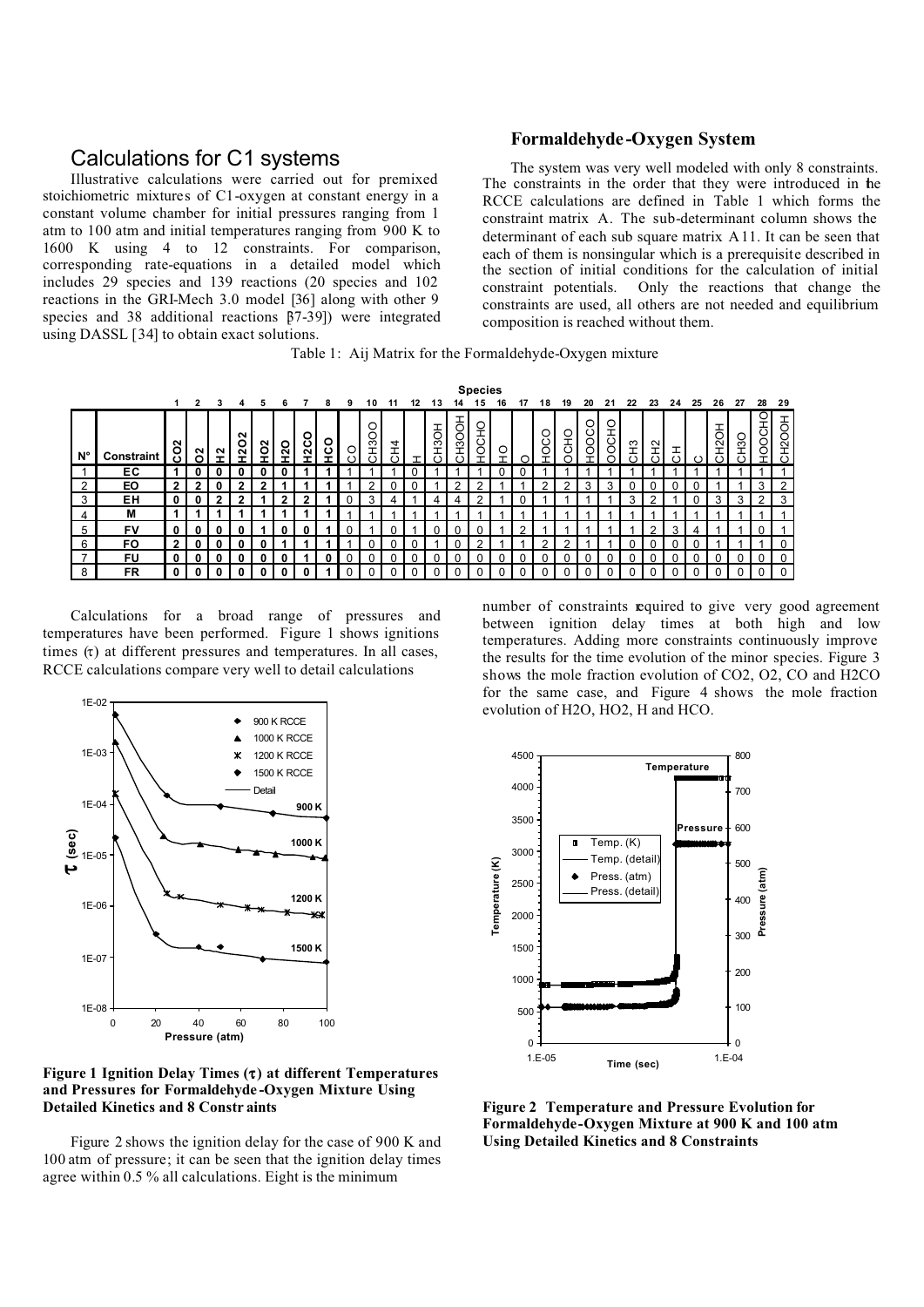

**Figure 3 Mole Fraction Evolution of H2CO, O2, CO, and CO2 for Formaldehyde -Oxygen Mixture at 900 K and 100 atm Using Detailed Kinetics and 8 Constraints**



**Figure 4 Mole Fraction Evolution of HO2, HCO, H2O2 and H2O for Formaldehyde -Oxygen Mixture at 900 K and 100 atm Using Detailed Kinetics and 8 Constraints**

### **Methanol-Oxygen System**

Figure 5 shows the ignition delay for the case of 1500 K and 1 atm of pressure; it can be seen that the ignition delay times agree within 0.5 % all calculations. Eight is the minimum number of constraints required to give very good agreement between ignition delay times at both high and low temperatures. Adding more constraints continuously improve

the results for the time evolution of the minor species. Figure 6 shows the mole fraction evolution of CH3OH, O2, CO and CO2 for the same case, and Figure 7 shows the mole fraction evolution of HO2, CH2OH, H2O and H2.



**Figure 5 Temperature and Pressure Evolution for Methanol-Oxygen Mixture at 1500 K and 1 atm Using Detailed Kinetics and 9 Constraints**



**Figure 6 Mole fraction Evolution of CH3OH, O2, CO and CO2 for Methanol-Oxygen Mixture at 1500 K and 1 atm Using Detailed Kinetics and 9 Constraints**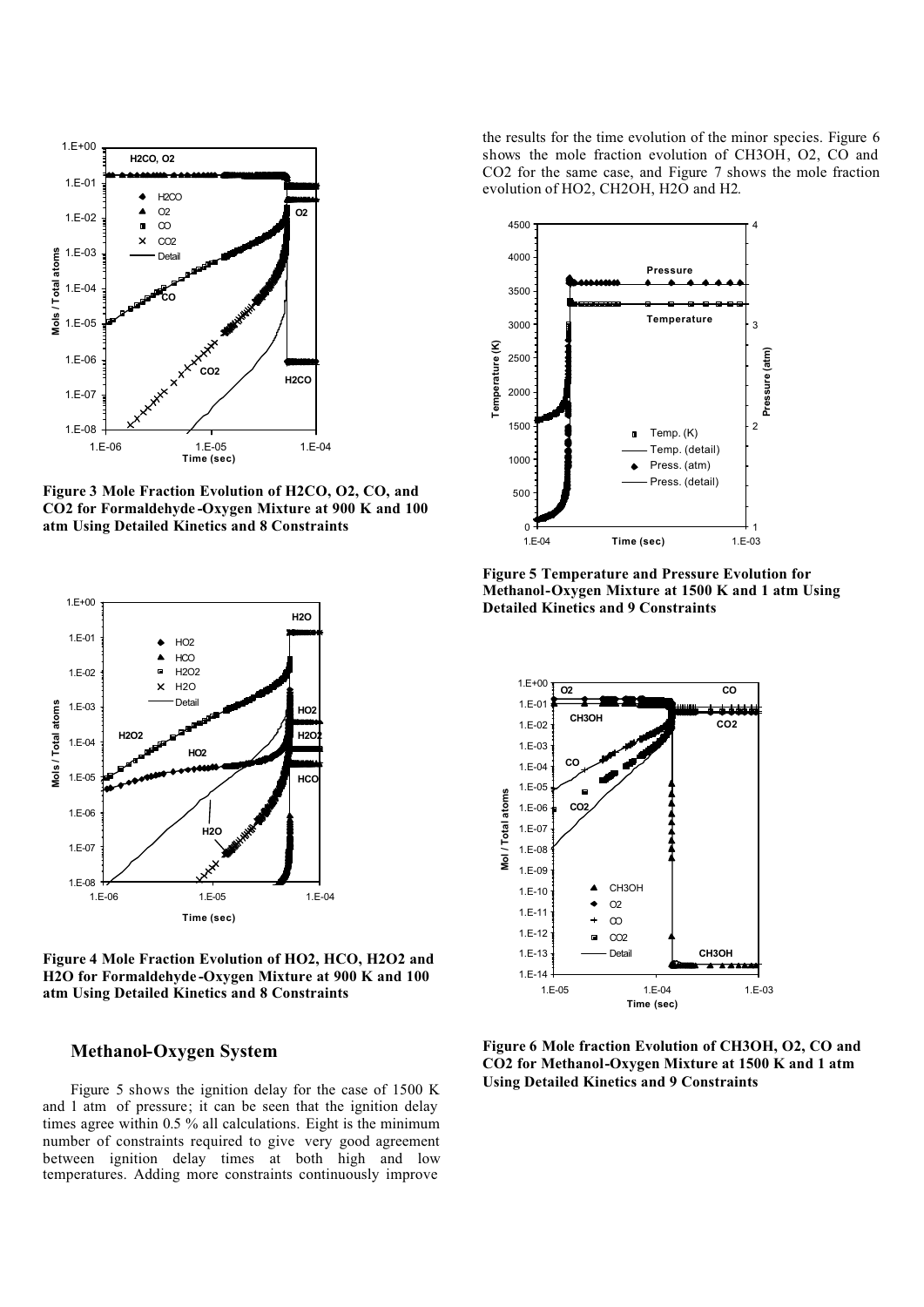

**Figure 7 Mole fraction Evolution of HO2, CH2OH, H2O, and H2 for Methanol-Oxygen Mixture at 1500 K and 1 atm Using Detailed Kinetics and 9 Constraints**

### **Methane-Oxygen System**

For the case of the Methane-Oxygen system, Figure 8 shows the ignition delay time for the case of 1500 K and pressures varying from 1 atm to 20 atm using 9 constraints. Figure 9 shows the ignition delay time for the case of 1 atm and temperatures varying from 1200 K to 1600 K using 9 constraints.



**Figure 8 Ignition Delay for Methane-Oxygen Mixture at 1500K and Different Pressures Using Detailed Kinetics and 9 Constraints**



**Figure 9 Ignition Delay for Methane-Oxygen Mixture at 1 atm and Different Temperatures Using Detailed Kinetics and 9 Constraints**

For all cases, both RCCE and detailed calculations were done on a Sun workstation Sparc 10 machine. CPU time increases with the number of differential equations to be solved and the number of reactions involved. CPU time saved by the RCCE method is expected to improve by many folds for larger systems where detailed calculations can involve thousands of species and millions of possible reactions. Of equal importance is the potential reduction in the time required for the input of reaction mechanisms and the analysis of the resulting output.

# **Conclusions**

Rate equations for the constraint potentials associated with the Rate-Controlled Constrained-Equilibrium (RCCE) method have been developed and successfully integrated for induction times of C1 chemistry systems at stoichiometric conditions over a wide range of initial temperatures and pressures.

RCCE calculation using 8 basic constraints gives reasonable results for ignition delay times and for the evolution of concentration of major species for the cases of  $H_2CO$  and methanol. These constraints include three elemental fixed constraints plus 5 variable constraints: Total number of moles (M), moles of free oxygen (FO), moles of free valence (FV), moles of fuel (FU) and moles of its radicals (FR). For the case of methane, 9 constraints (including the previous 8) were needed to obtain good results compared to detailed kinetics.

All results were within 5% of accuracy when compared to detailed calculations. Adding more variable constraints improved the calculation of the minor species concentration. Computer saving times up to 50% have been achieved for these cases. It is anticipated that for larger systems, larger time savings will be achieved.

Finally, the RCCE method gives valuable insight into the important reaction paths and rate-limiting reactions involved in the evolution of complex chemical systems in their journey through non-equilibrium states.